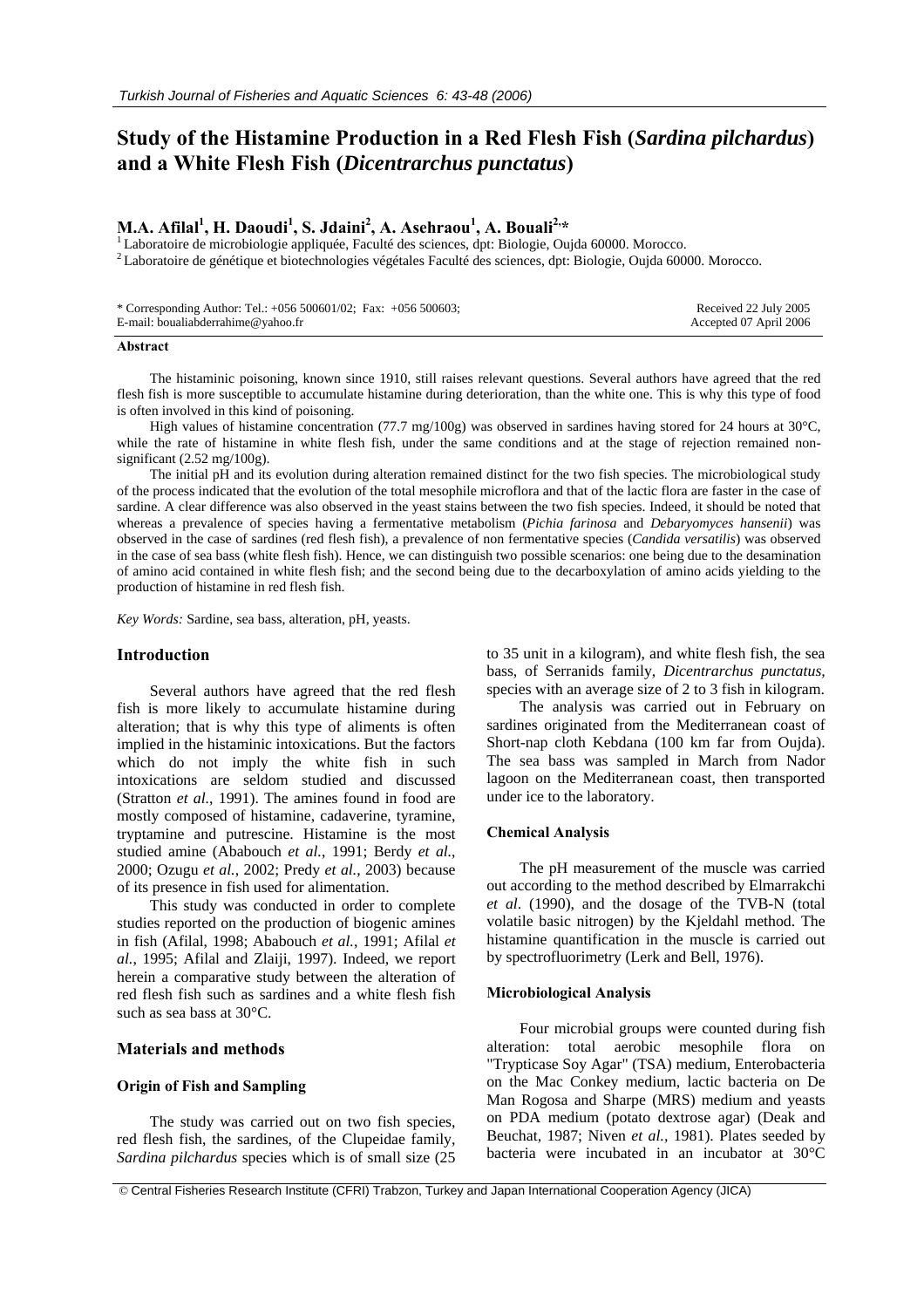during 48 to 60 hours in the case of bacteria and 3 to 4 days in the case of yeasts and lactic bacteria.

## **Results and Discussions**

During alteration, sardines showed a high accumulation of histamine (77.7 mg/100g) whereas in the case of the sea bass under the same conditions of alteration, this accumulation remained weak (2.52 mg/100g) as shown in Figure 1 below.

Among the factors explaining these results, one quotes the abundance of histidine in the proteins present in the red flesh fish. During alteration, amino acids were released following peptide degradation under the action of proteases and microbial peptidases. Then the free amino acids were decarboxylated into biogenic amines by bacterial decarboxylases. Thus the accumulation rate of various amines remained proportional to the rate of free amino acids. In sardines, the quantity of histamine was always higher compared to other biogenic amines, because the free histidine was the most abundant amino acid. Indeed, one found more than 280 mg/100 g of free histidine, and approximately 1 g/100 g of total histidine (Ababouch *et al.*, 1991; Morrow *et al.*, 1991).

The difference in the histamine accumulation between the two studied species, was not a unique phenomenon, but seemed to be a consequence of a scenario of alteration, based on several other differences between the two types of fish.

#### **Evolution Differences of Organoleptic Characters**

In the study of the sensory variations between the two species, during alteration, we noticed that the limit sensory acceptance for sardine arouse following 7 hours of storage at 30°C. Indeed, the phase of putrefaction (release of bad smells) started after 20h of storage. In the case of the lagoon sea bass, produced by pisciculture under controlled feeding, no putrid odor was noticed even after 36 hours.

In general, fish species with red flesh contained more lipids in their muscles compared to fish having white flesh. Some micro organisms had lipoxydases, which catalyzed the reaction between the accumulated free fatty acids and molecular oxygen; the resulting products, were degraded into aldehydes and ketones. The increased putrefaction in certain cases was related to the relative abundance of lipids and the rancidity was related to the formation of propanol, pentanol, ethanol, produced by peroxidation (Bennour *et al.*, 1991). In addition, deterioration at ambient temperature was characterized by an important microorganisms proliferation which produced  $H_2S$  (Gram, 1989; Huss, 1988; Jorgensen *et al.*, 2000).

*Sardina pilchardus*, which has a fast growth and short longevity (6 years on average), is primarily planctophage (first level) and also zoo-planctophage (second level of the food chain), whereas the basic food of *Dicentrarchus punctatus,* which are a perciforme and erratic coastal, is constituted of shellfish and fish.

### **pH Variation**

The pH variations during alteration of the two species showed in the beginning a light fall due to the accumulation of lactic acid, followed in both cases by an increase in pH which was due to the accumulation of nitric compounds as a result of the alteration of proteins (Figure 2).

It must also be noted that the initial pH was more acid in sardines ( $pH = 6.2$ ) which would have consequences explaining the difference of the alteration scenario between the two kinds of fish. This observation suggested that microbiological and biochemical reactions were different. Thus, several studies showed that the conjunctive fish tissue was less resistant to pH acid which enhanced microbial invasion of the muscle (Koutsoumanis *et al.*, 2000; Koutsoumanis, 2001). In the same way, the histamine production was more active at pH acid and the optimum pH for the histidine decarboxylase seemed



**Figure 1.** Histamine evolution in the muscles of sardine and sea bass during storage at 30°C.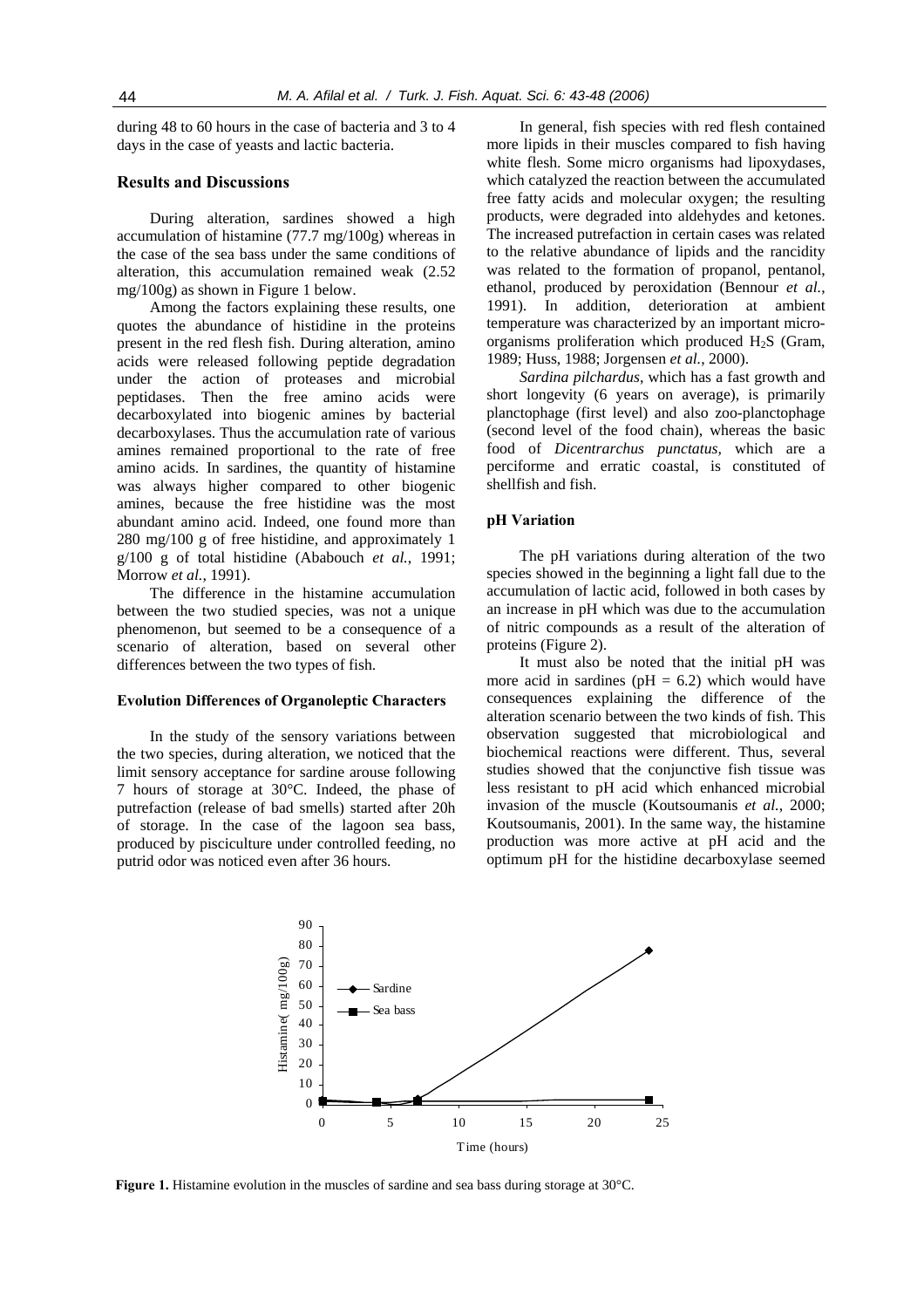

**Figure 2.** pH evolution of the muscles of sardines and sea bass during storage at 30°C.

to be within the range of 2.5 to 6.5 depending on micro-organisms (Afilal and Zlaiji, 1997). The pH values from 6.0 to 6.3 were also favorable for the oligopeptidases which degraded peptides and made amino acids more accessible to the decarboxylases.

The red muscle contained more carbohydrates than the white one. The alteration of the sugar in anaerobes made the pH of sardine, after catching, "between" 5.5 to 6.5. This created more favourable conditions for the histamine production.

#### **Variation of TVB-N**

The total volatile basic nitrogen TVB-N for the two fish species was the same (Figure 3). It evolved in the same direction during the first hours following storage to reach after 7 hours a value of 23.52 mgNH3/100g in sardine and 25.52 mgNH3/100g in the sea bass. After 24 hours at the same temperature, the rate of the TVB-N increased in the case of the latter to reach a value of  $161.28 \text{ mgNH}_3/100$ g, whereas for sardine it reached a value of about 84.00 mgNH3/100g.

The changes of the TVB-N values were attributed partly to the desamination of the free amino acids (Elmarrakchi *et al.*, 1990). Thus one can say that in white fish, the degradation of the amino acids during alteration followed the way of desamination and none the decarboxylation. This explained the weak rate of accumulated histamine in the case of the sea bass, which would be a consequence of evolution of particular microflora characteristic to this species after a certain stage of latency.

Thus, the scenario of sequences of alteration stages in sardines started with an initial pH acid, which would support fast invasion of the muscle by both, the contaminant microflora and the commensal one, from which amino acids were released along with stressing fermentation reaction. The tendency to a more acidic pH would be unfavorable for the growth of many micro-organisms, which started a tendency to the regulation by decarboxylation of the amino acids

releasing alkaline amines. In the case of the sea bass, the scenario of alteration would rather lead to the desamination, since the pH remained around 7.

## **Quantitative and Qualitative Variation of the Microflora**

The microbiological analysis is summarized in Table 1, Figure 4 and 5 also showed clear differences between the two fish species. Indeed, the initial SPC (standard plate count) value in sardine was about 7.7  $10<sup>5</sup>$  cfu/g, whereas in the case of the sea bass this value was about 4.4  $10^5$  cfu/g. The speed of growth of SPC was accentuated in the case of sardine, leading after 24 hours of storage, to a microbial value higher than 30  $10^6$  cfu/g. This bacterial growth was accompanied by a qualitative evolution of the micro flora which appeared owing to a prevalence of mesophiles bacteria which have a bacilli Gram negative shape (Table 2). Thus, the deterioration of stored Moroccan sardines at 30°C was mainly due to the multiplication of mesophiles species. Indeed, in the cold seas, there was prevalence of the *Enterobacteria psychrophilus* or psychrotrophes bacteria. On the contrary, in hot seas there was the prevalence of Gram positive mesophiles bacteria (Gram, 1989; Huss, 1988; Koutsoumanis, 2000). And, in the case of the moderated zones such as Morocco, the average temperature allowed the cohabitation of a diversified and heterogeneous flora although dominated by mesophiles.

A qualitative difference was also observed in the case of yeasts (Table 2). The identified yeasts were: *Candida versatilis* (Asporogéne) and, *Pichia anomala*, *Saccharomyces cerevisiae* (Sporogénes). It is worth to note that a predominance of stains with the ability to ferment sugar (*Pichia farinosa* and *Debarypmyces hansenii*) was observed in sardines. These results were also reported by Deak and Beuchat (1987).

Lactic bacteria were not present in the initial sardine microflora, whereas in the case of the sea bass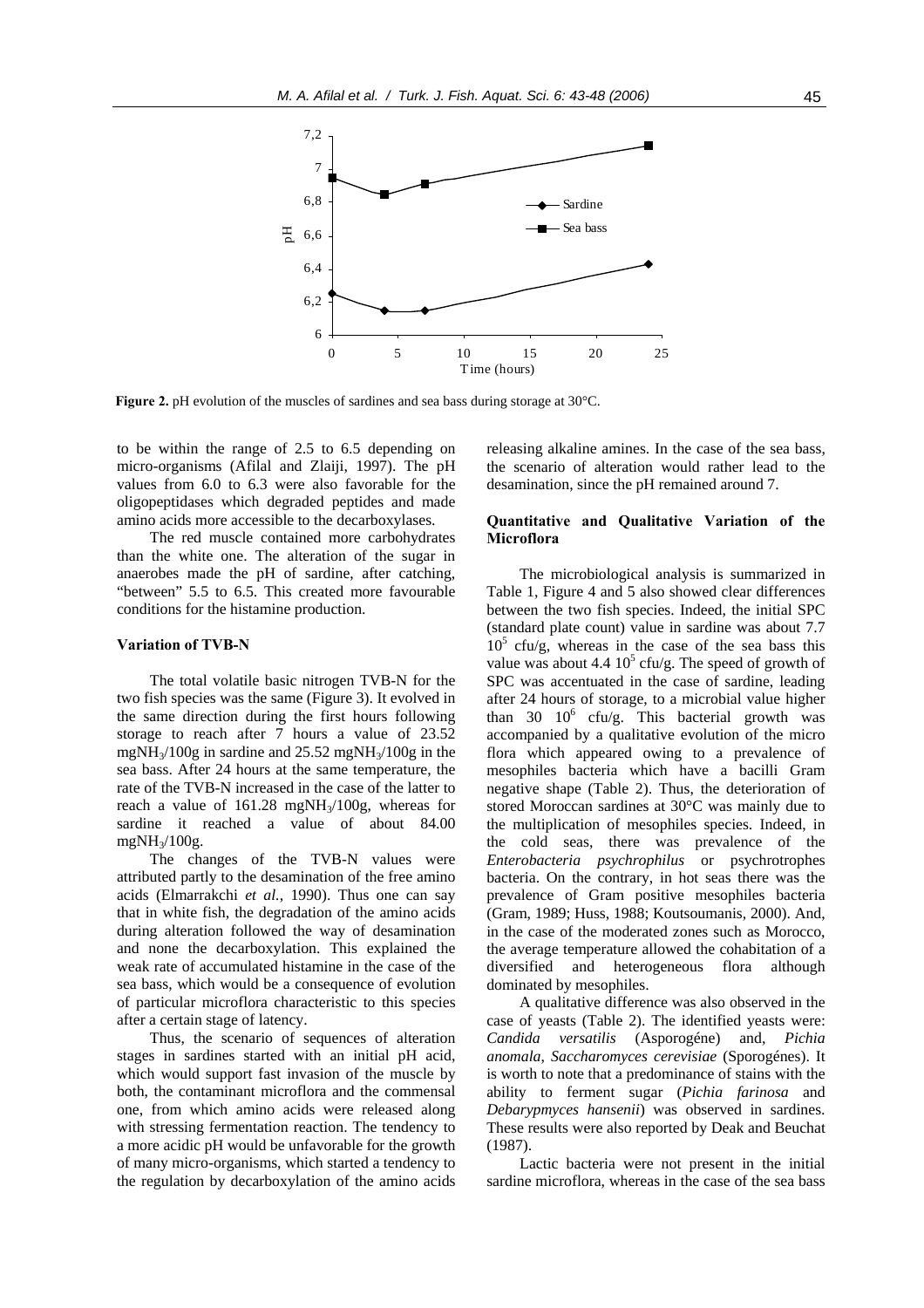

**Figure 3.** TVB-N evolution of the muscles of sardines and sea bass during storage at 30°C.

**Table 1.** Evolution of sardines and sea bass microflora during incubation at 30°C (n.d: not determined)

|                                | Initial Flora |          | Flora after 24h at $30^{\circ}$ C |          |
|--------------------------------|---------------|----------|-----------------------------------|----------|
|                                | Sardines      | Sea bass | Sardines                          | Sea bass |
| SPC $10^5$ cfu/g               | 7.7           |          | 300                               | 159      |
| Enterobacteria $10^5$ cfu/g    | l.26          | 1.91     | 26.45                             | 20.9     |
| Lactic Bacteria $10^5$ cfu/g   | n.d           | 0.133    | 1.35                              | 7.05     |
| Yeasts and moulds $10^5$ cfu/g | 0.05          | 0.54     | 155                               | 50.05    |



**Figure 4.** Micro flora evolution of the sardines during storage at 30°C.



**Figure 5.** Sea bass microflora evolution during stockage at 30°C.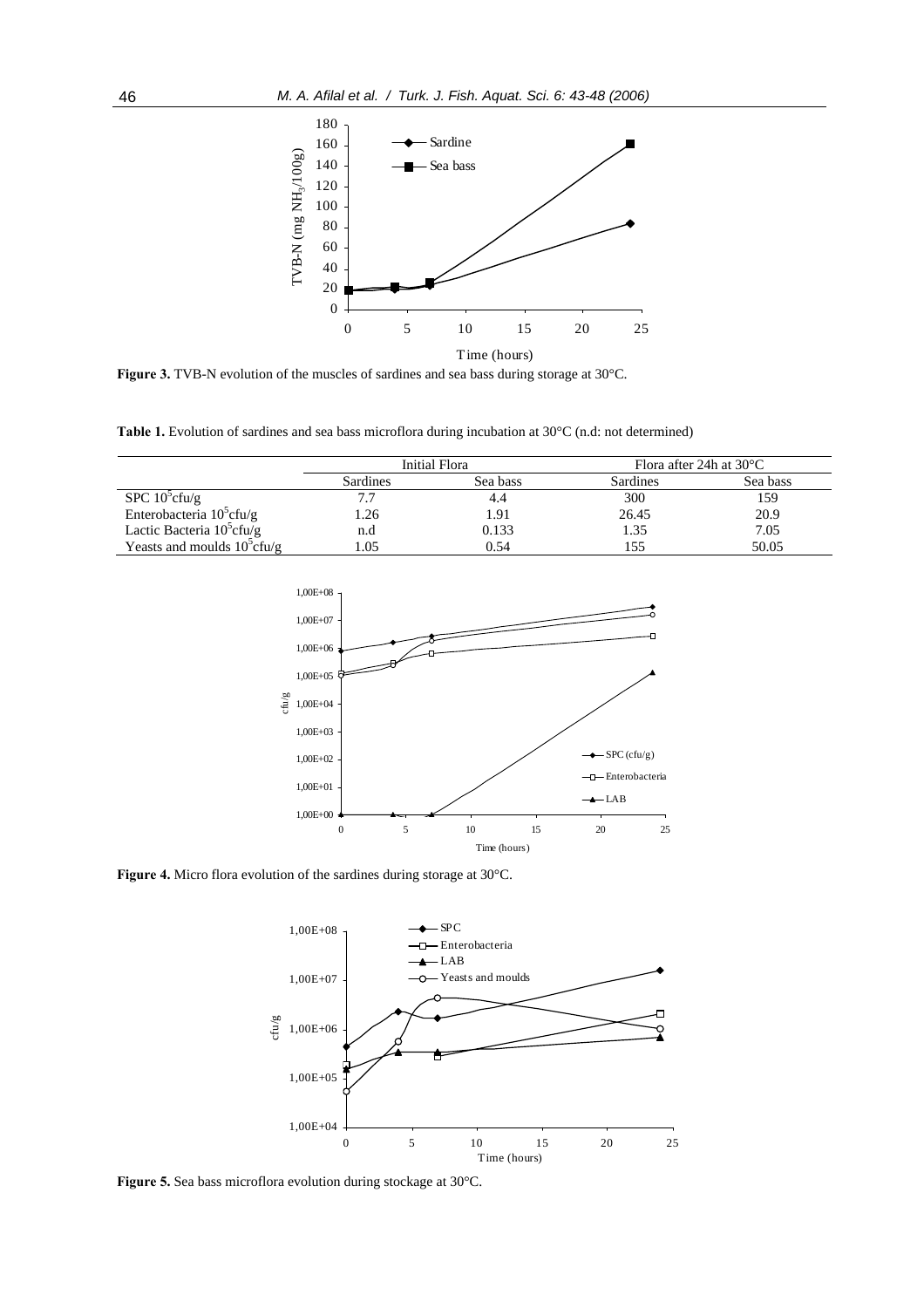|                         | Sardines |      | Sea bass |       |
|-------------------------|----------|------|----------|-------|
|                         | number   | %    | number   | %     |
| Pichia anomala          |          | 34.2 |          | 57,14 |
| Debaryomyces hansenii   |          | 28.9 |          | 14.28 |
| Candida versatilis      |          | 7.9  |          | 14.28 |
| Pichia farinose         |          | 13.1 |          |       |
| Saccharomyces cervisiae |          | 15.9 |          | 14.28 |
| Total                   | 38       | 100  |          | 100   |

**Table 2.** Distribution of the yeast species isolated from sea bass and sardines during alteration at 30°C

the SPC was about 3.1  $10^4$  cfu/g (Figure 4, Table 2). This made it unlikely that the two fishes were contaminated quantitatively and qualitatively in the same way. Researches are undertaken to confirm this result.

The studied lactic bacteria were Gram positive, motionless and negative catalase, which were nutritional exigent. This explained the latency time observed in their evolution during alteration of sardines (Figure 4). This result was in agreement with the fact that intense enzymatic activities were taking place in fish immediately after death, implying the degradation of ATP, glycogen and phosphocreatine (Elmarrakchi *et al.*, 1990; Leroi and Courcoux, 1996). These reactions often occurred in a very short time and yielded a lot of products with low molecular weight such as inosine, ribose, lactic acid and creatin which were added to other extractable compounds from muscle. The mixture would constitute a substrate for bacterial growth and particularly for the most demanding ones such as certain strains of Lactobacillus (Leroi and Courcoux, 1996; Leroi and Pidoux, 1993a).

The yeasts did not seem to be implied directly in the formation of histamine (Leroi and Pidoux, 1993b); this did not exclude a possible indirect contribution of certain strains to the production of amines, by stimulation of the growth and bacterial metabolism (Standara *et al.*, 2000; Kaak and Krizek, 2003). Thus the rate of accumulated histamine during fish alteration would not depend solely on the presence of the strains having histidine decarboxylase, but would depend on the whole micro flora. Hence, the fast accumulation of histamine in sardines would be related to a more important proliferation of certain yeasts.

## **Conclusion**

The implication of red fleshed fish in the histaminic intoxications would be due to the biochemical composition and the nature of the contaminant and commensal flora. The red muscle contained more lipids, sugars and histidine, which promoted a particular flora activated by acidic pH during alteration, and favourable to the release of amino acids such as histidine which became accessible to decarboxylation rather than desamination.

Other studies are necessary on different species in order to check all these assumptions on the alteration of red fleshed fish. These studies will make it possible to understand the role of the chemical composition in the selection of the commensal and contaminant flora, and to possibly propose adapted diets, in fish breeding, in order to minimize the consequences of fish alteration. These studies will surely contribute to preserve the public health by the knowledge of biochemical and microbiological mechanisms of fish deterioration.

## **Acknowledgements**

We express our gratitude to Dr. S. ANANOU (Granada University, Spain), to E. ZLAIJI (Maritime Fishing Ministry, Nador) for their fruitful discussions, and to Dr. A. KHARRAKI (Faculty of Art, Mohammed  $1<sup>st</sup>$  University) for his proof-reading.

#### **References**

- Ababouch, L., Afilal, M.E., Rhafiri, S. and Busta, F. 1991. Identification of histamine-producing bacteria isolated from sardine (*Sardina pilchardus*) stored in ice and at ambient temperature (25°C). Food Microbiology, 8: 127-136.
- Ababouch, L. and Afilal, M.E. 1989. L'histamine dans la sardine marocaine fraîche et en conserves: Evolution au cours du stockage sous glace et en présence de sel. Mercen Journal, 5: 77 – 86
- Ababouch, L., Afilal, M.E., Benabdeljelil, H. and Busta, F. 1991. Quantitative changes in bacteria, amino-acids and biogenic amines in sardine, stored at ambient temperature (25°C) and in ice. International Journal of Food Science and Technology, 26: 297-306.
- Afilal, M.E. and Zlaiji, E. 1997. Isolement des bactéries mésophiles productrices des amines biogènes dans la sardine. Journal de l'Industrie Alimentaire et Agricole, 114, No: 5, Paris: 274-277.
- Afilal, M.E., Zlaiji, E., Khamri, H. and Serhrouchni, M.E. 1995. Evolution des amines biogènes dans la sardine fraîche. Journal de l'Industrie Alimentaire et Agricole. Paris, 112(6): 401-404.
- Afilal, M.E. 1998. Sensitivity in rats and *Artemia salina* to biogenic amines formed in sardines (*Sardina pilchardus*). Marine Life France, 8: 1-2.
- Bennour, M.A., El marrakchi, A., Bouchrit, N., Hamama, A. and El Ouadaa, M. 1991. Chemical and microbiological assessments of mackerel (*Scomber scombrus*), stored in ice. Journal of food protection, 54(10): 784,789-792.